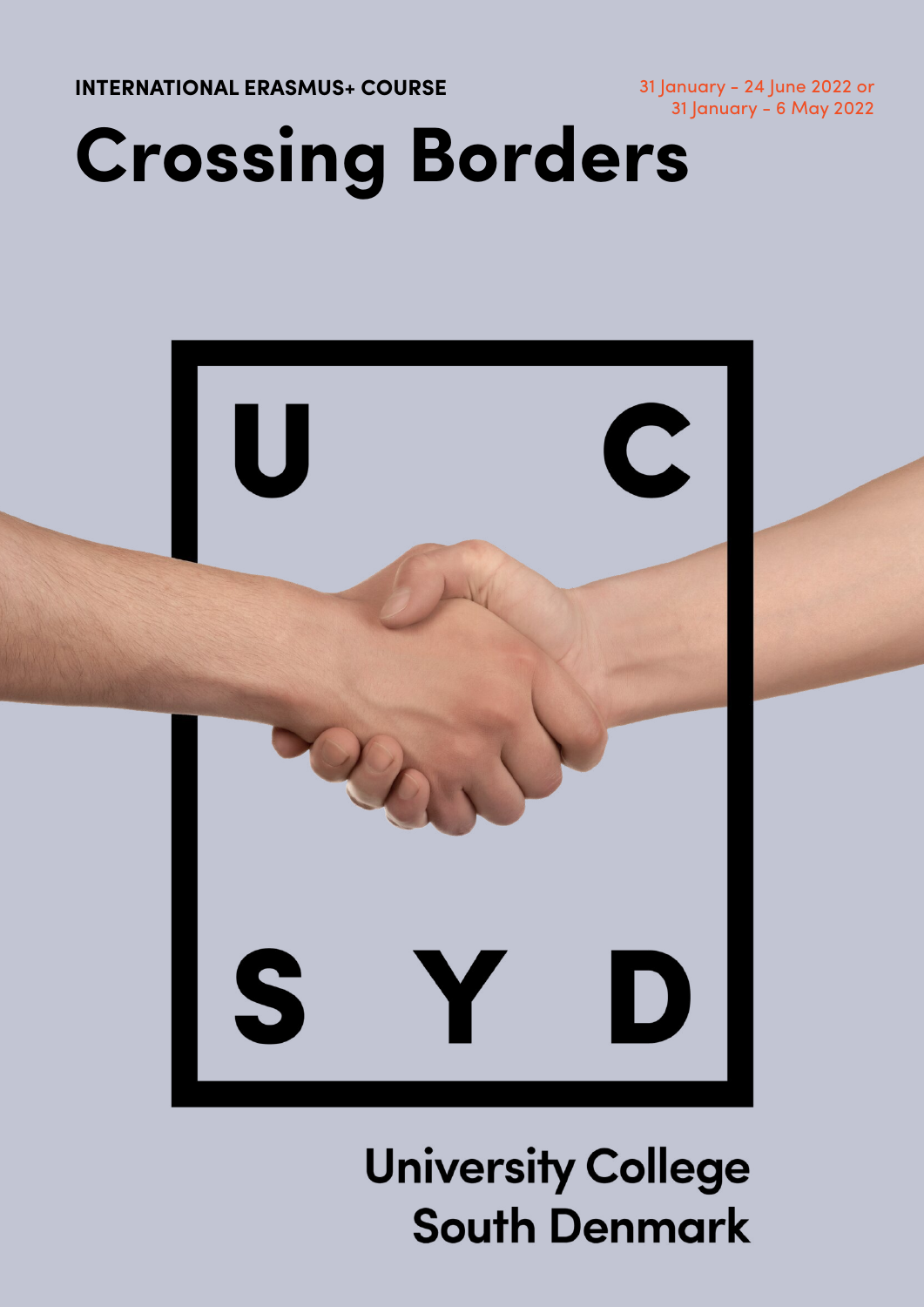## **CROSSING BORDERS - Cultural diversity in Education**

### **31 January – 24 June 2022 or 31 January - 6 May 2022**

Depending on whether you take all modules, the course has different duration. The course consists of two modules "Cultural diversity in education" (20 ECTS) and "Practical training period" (10 ECTS).

If you only participate in the module Cultural diversity in education the duration of the course will be from 31 January till 6 May 2022.

If you participate in both modules the duration of the course will be from 31 January till 24 June 2022.

#### **The Department for Social Education, Campus Aabenraa**

provides a 4 to 6-month modular course specially designed both foreign and Danish students, so you will be able to learn from and with each other.

With the reflective practitioner as guiding principle, the course will facilitate active learning both inside and outside the classroom. Through excursions, fields studies and practical training you will observe and explore pedagogical practice, and in lectures, workshops and group work you will be encouraged to discuss and reflect upon your experiences.

**The programme comprises 20 - 30 ECTS.**

#### **Course content**

The course focuses on cultural diversity in education and will provide knowledge about and understanding of a culturally responsive pedagogy in an international perspective. As part of the overall theme the course will put emphasis on educational institutions serving minorities.

## **Target groups**

The course targets students of social education, early

childhood education and student teachers for preprimary and primary schools.

#### **Aims**

The course will provide students with skills, knowledge and experiences to increase their intercultural competence, their ability to address cultural diversity in educational settings and their ability to describe, analyse and develop educational practice in an intercultural perspective.

#### **Assessment**

Each module includes assessment based on oral and/or written presentation. At least 80% attendance required in each module.

## **Previous knowledge**

English language skills on a B2 level according to the Common European Framework of References for Languages (CEFR).

#### **Language**

All course materials will be in English, and the language of instruction is English.

Practical training takes place in Danish kindergartens/ schools or in kindergartens/schools of the German minority in Denmark.

#### **The place**

Aabenraa is a historic harbour town of 20.000 inhabitants, beautifully situated by Aabenraa Fjord and surrounded by forest.

In Aabenraa you will live just 25 km north of the DanishGerman border in a region that throughout history has been a meeting point for Nordic and Germanic culture. Today Aabenraa is the main town for the German speaking minority in Denmark.

See [visitaabenraa.dk](https://https//www.visitsonderjylland.dk/turist/omraadet/aabenraa/aabenraa) for more.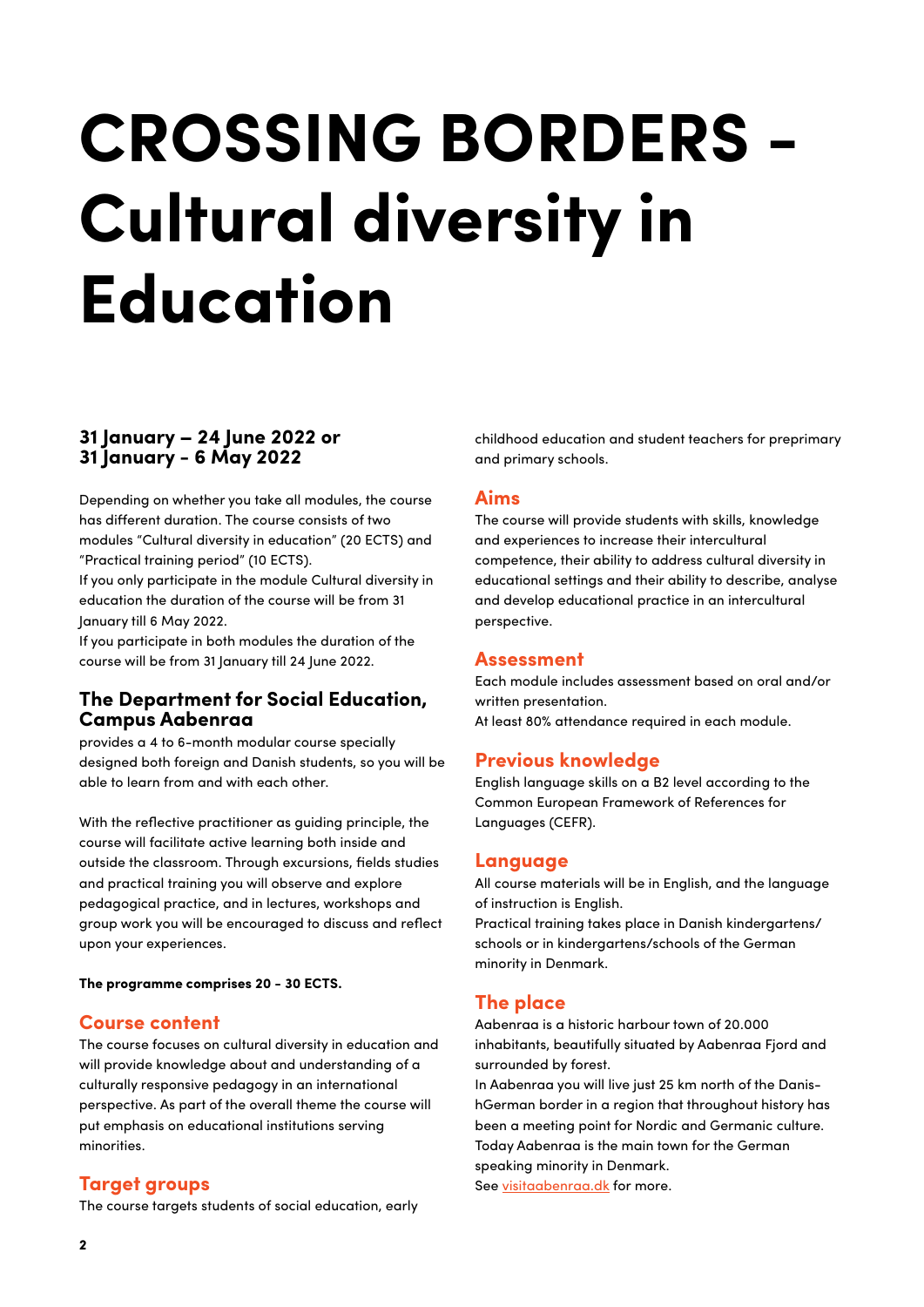#### **Campus and student life**

Danish student mentors will help you settle in at our small and cosy campus.

The atmosphere at Campus Aabenraa is open and friendly, and we have an active Student Council that organizes social events, where you can meet up with other students.

#### **Accommodation**

University College South Denmark will help you find accommodation.

See [ucsyd.dk/int](https://https//www.ucsyd.dk/english/incoming-students) for more information.

## **Application**

Application deadline 1 November 2021. See [ucsyd.dk/int](https://https//www.ucsyd.dk/english/incoming-students) for information about application procedure.

#### **Headlines from the course**

#### **31 January - 6 May 2022**

#### **1 Cultural diversity in education (20 ECTS)**

Globalisation, migration from all parts of the world and the historical shifting of borders has turned the European map into a patchwork where people with different cultural backgrounds live together. In educational settings, cultural diversity is manifest both as a challenge and a possibility for the educator.

This module will focus on cultural diversity as a resource in education and provide the students with knowledge and skills needed for addressing diversity in educational settings.

#### **Main themes are:**

- Culture, minorities and identity
- Intercultural communication and learning
- Multiculturalism and intercultural analysis
- Pedagogical theory and practice in an intercultural perspective
- Cultural production and aesthetic learning
- Educational development and processes of change

The module puts emphasis on the combination of theory and practice.

Students will have the opportunity to investigate the field of practice and to participate in group projects aiming at the development of educational practice.

## **9 May - 24 June 2022**

#### **2 Practical training period (10 ECTS)**

7 weeks practical training in a Danish kindergarten/ school or a kindergarten/school belonging to the German speaking minority in Denmark.

#### **For further information please contact**

International Mobility Officer Jane Klæsøe Koefoed jkly@ucsyd.dk +45 7266 3022

International Coordinator Simon Bødker Andersen siba@ucsyd.dk +45 7266 5667 ucsy[d.dk/crossing-borders](https://https//www.ucsyd.dk/english/incoming-students/crossing-borders)